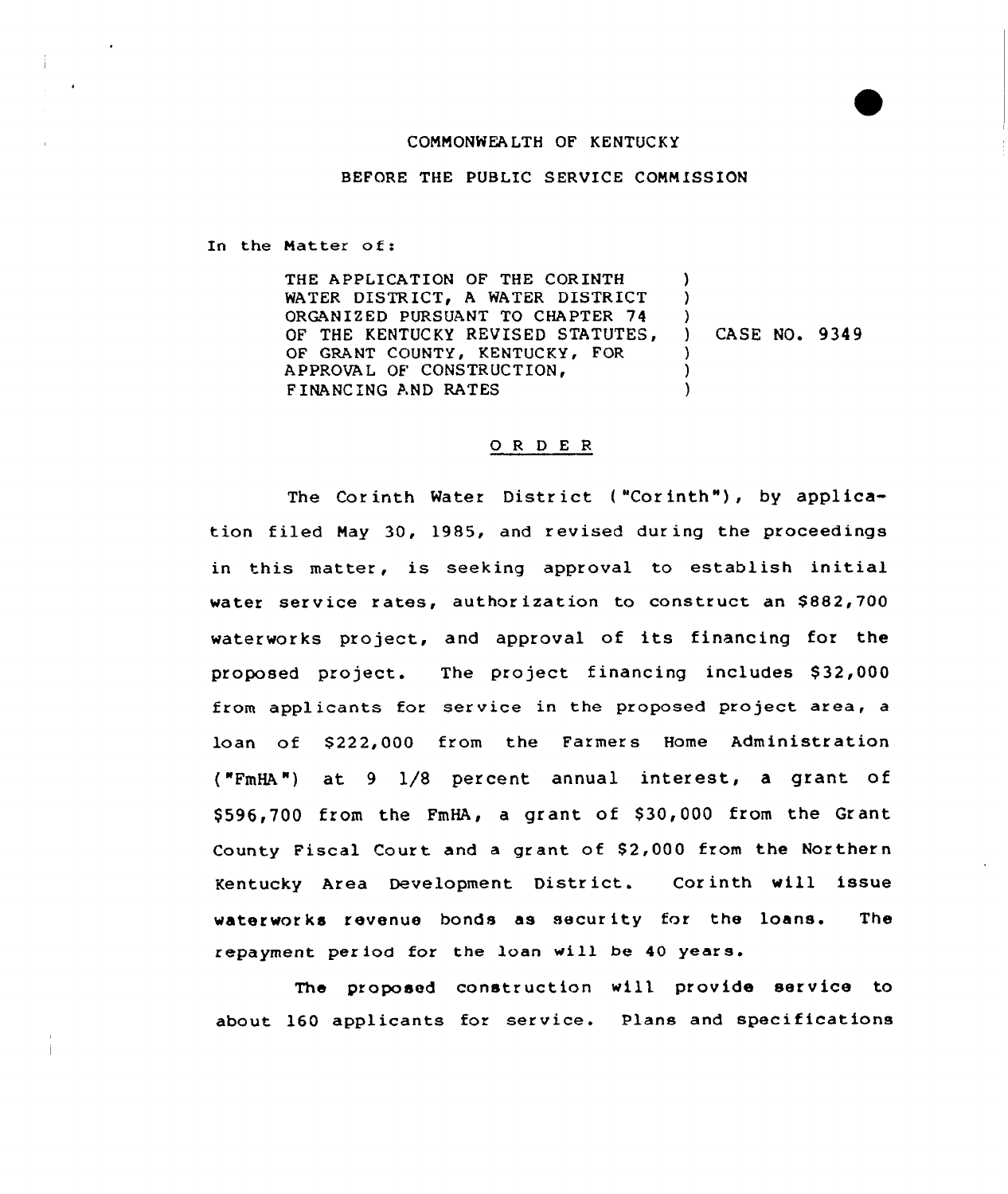for this construction as prepared by Proctor, Davis, Ray, Engineers of Lexington, Kentucky, ("Engineer") have been approved by the Division of Water of the Natural Resources and Environmenal Protection Cabinet.

<sup>A</sup> hearing was held in the offices of the Public Service Commission, Frankfort, Kentucky, on December 17, 1985. There were no intervenors present and no protests were entered.

### **COMMENTARY**

Corinth, a non-profit water utility, which after completion of construction will provide water service initially to approximately 160 customers near the City of Cor inth, will be located in southern Grant County.

The Bullock Pen Water District is a non-profit water utility engaged in the distr ibution and sale of water to approximately 1,380 customers in northeastern Grant, southeastern Boone and western Pendleton counties. The largest portion of Corinth's service area is in Grant County.

kRS 74.361 states in p<mark>art:</mark>

The gener al assembly of the Commonwealth of Kentucky determines as a legislative finding of fact that reduction of the number of operating water districts in the Commonwealth will be in the public interest, in that mergers of such districts will tend to eliminate wasteful duplication of costs and efforts, result in a sounder and more businesslike deof management and ultimately result in greater economies, less coat, and a higher degree of service

$$
-2 -
$$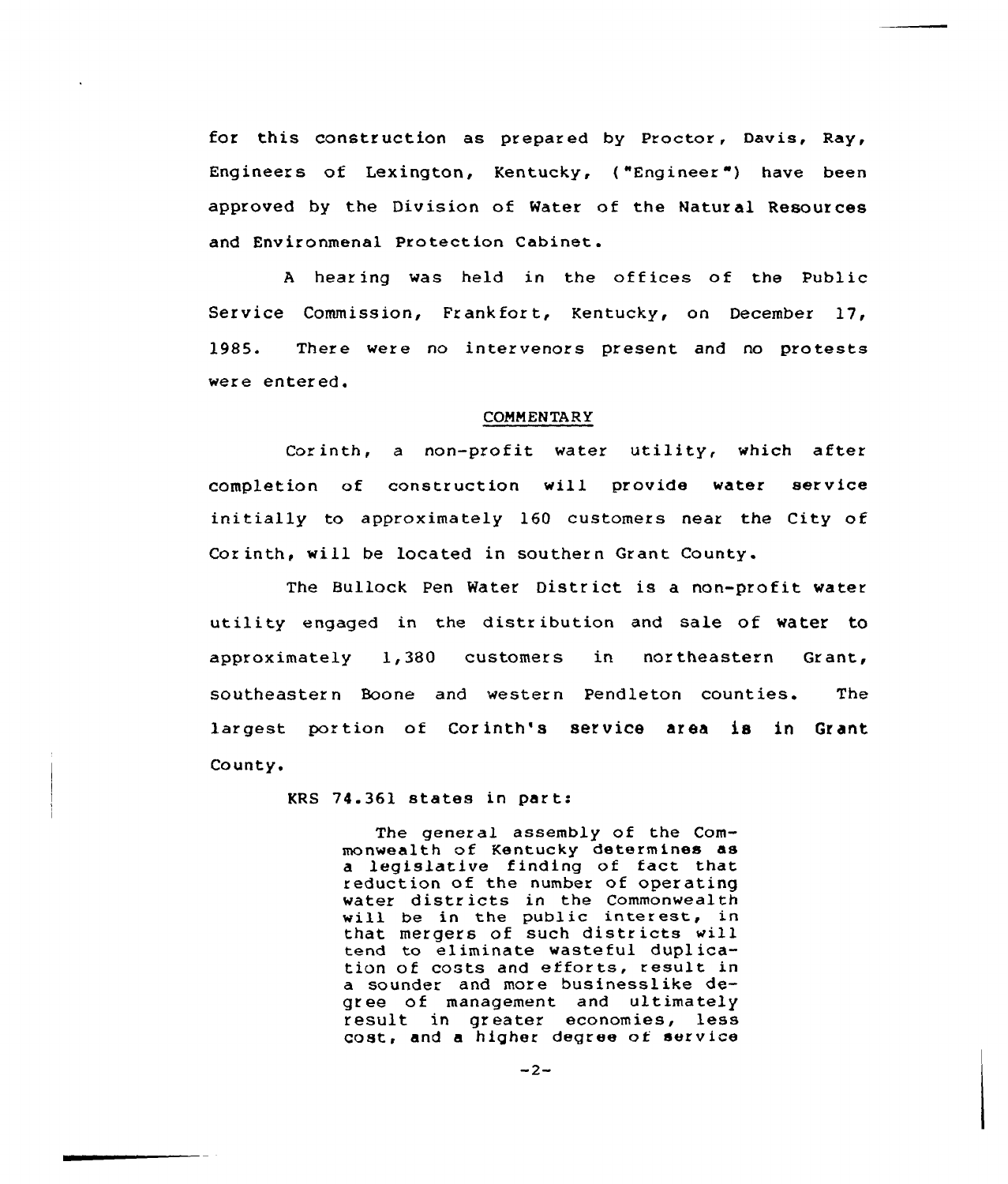to the general public; and that the public policy favars the merger of water districts wherever feasible.

Nr. Winfred Colson, Chairman of Corinth, testified that the water district has not investigated the possibility of merging with the Bullock Pen Water District. In view of the legislative mandate, the Commission is of the opinion that Cor inth should ser iously consider merging with the Bullock Pen Water District in Grant County.

# TEST PERIOD

This is <sup>a</sup> proposed rather than an oper ating utility, and accordingly, test year information does not exist. Estimated pro forma expenses have been utilized for the determination af revenue requirements.

# PROJECTED REVENUES AND EXPENSES

Corinth projected operating expenses on the basis of providing service to approximately 160 customers. The Commission is of the opinion that the projected operating expenses generally are proper and they have therefore been accepted with the following exception:

### Depreciation Expense

Cor inth did not include depreciation expense in its proposed expenses; however, a calculation of depr eciation expense on noncontributed plant was provided at \$4,440. The Commission has therefore adjusted operating expenses to include \$4,440 for depreciation on noncontributed property. It is the practice of the Commission not to allow depreciation expense when the property has been contributed.

 $-3-$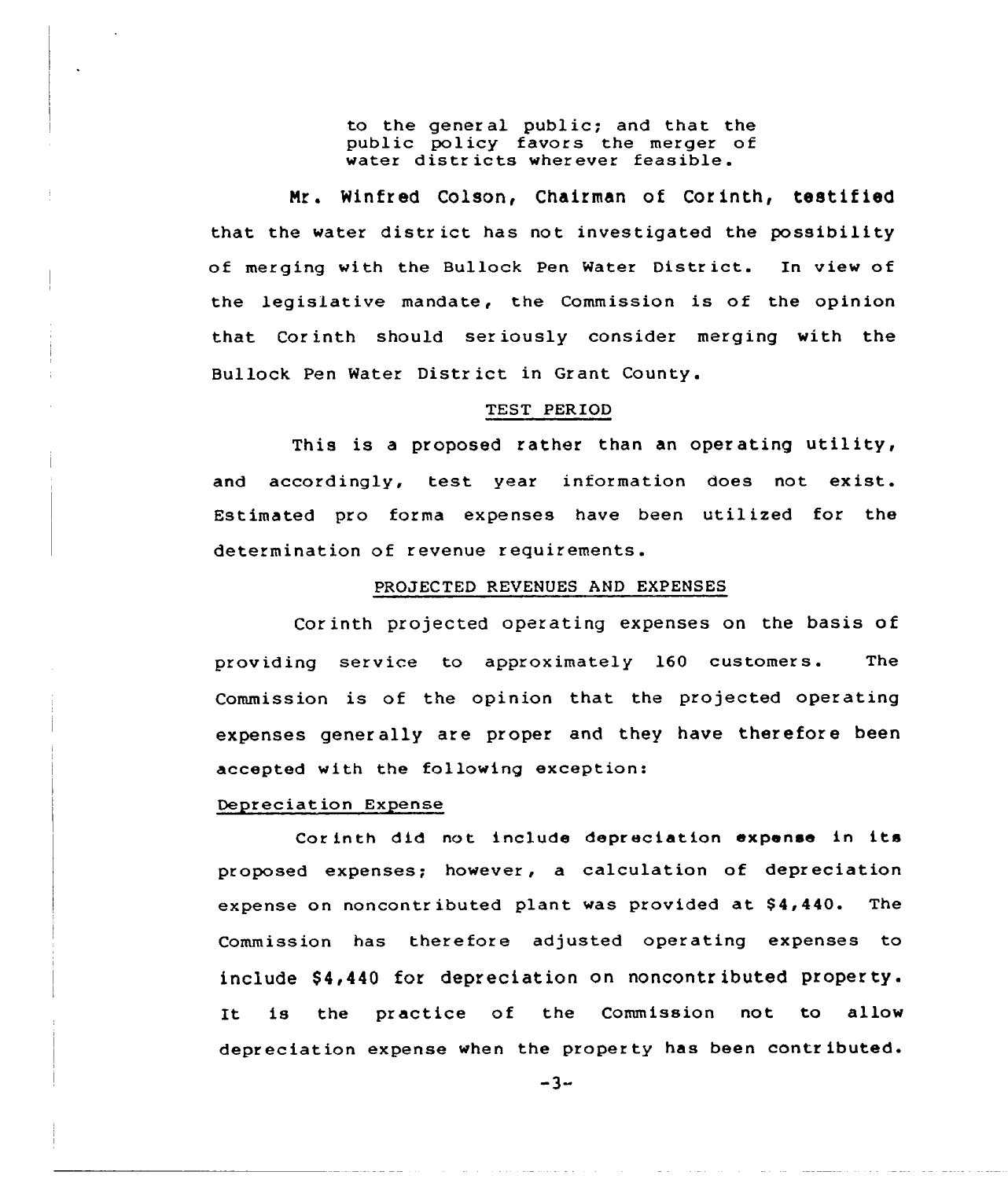After consideration of the aforementioned adjustment, projected revenues and expenses are as follows:

|                      | Commission |             |             |
|----------------------|------------|-------------|-------------|
|                      | Pro Forma  | Adjustments | Adjusted    |
| Operating Revenues   | 550,650    | $-0-$       | \$50,650    |
| Operating Expenses   | 22,828     | 4,440       | 27,268      |
| Net Operating Income | 27,822     | 5(4, 440)   | 23,382      |
| Interest Expense     | 20,258     |             | 20,258      |
| Net Income           | \$7.564    | \$ < 4,440  | $5 - 3,124$ |

# REVENUE REQUIREMENTS

Histor ieally, the Commission has used the debt service coverage ratio as the criter ion for determining revenues for nonprofit water utilities, and it finds no reason to deviate from this established precedent in this proceeding. The average annual debt service of Corinth for 1988-1992 is \$21,075. Applying a debt service coverage of 1.2X as identified in Corinth's Bond Resolution, the Commission finds a minimum net operating income requirement of \$25,290. Operating expenses of \$27,268 plus net operating income of \$25,290 produce revenue requirements from water sales of \$52,558. Corinth requested rates which would produce approximately \$50,650 in revenues during the first year of operation. The Commission is concerned that the rates requested may not provide an adequate surplus necessary for equity growth; however, the Commission realizes the projections provided by Corinth for revenues and expenses are only estimates. The Commission therefore has granted 'he amount of revenues requested by Corinth of

-4-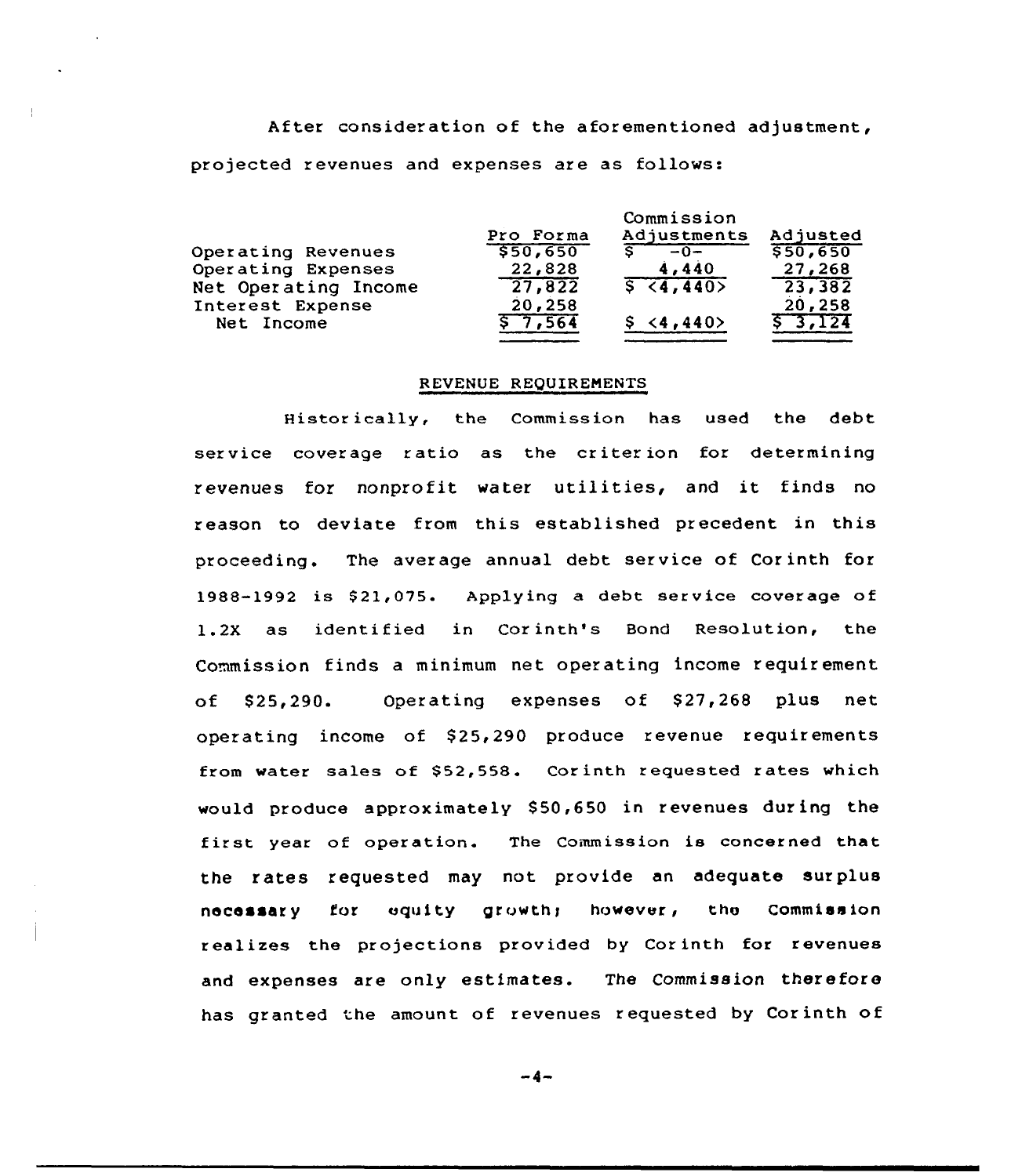\$50,650; however, the Commission encourages Corinth to reassess its financial position and to take the necessary steps to ensure its financial stability.

# RATE DES IGN

Corinth proposed a 4-step declining block rate schedule, which the Commission finds acceptable, except that no usage allowances were proposed for l-inch, 1 1/2-inch, and 2-inch service. The absence of such usage allowances is not consistent with normal rate design practice. Therefore, the Commission has established in Appendix <sup>A</sup> usage allowances and minimum bills for l-inch, <sup>1</sup> 1/2-inch, and 2-inch service consistent with Cor inth's rate schedule.

In addition, Cor inth proposed a connection charge of \$200 at the time of system construction. Upon completion of construction, the charge would vary relative to any given customer's location vis-a-vis the serving water main. This is also contrary to normal rate design practice. Therefore, in Appendix A, the Commission has established a connection charge of \$200 for  $5/8 \times 3/4$  - inch connections. Corinth should apply to the Commission to establish charges for larger size connections.

Other rates and charges have been accepted by the Commission as proposed.

#### FINDINGS AND ORDERS

The Commission, after consideration of the application and evidence of record and being advised, is of the opinion and finds that:

$$
-5-
$$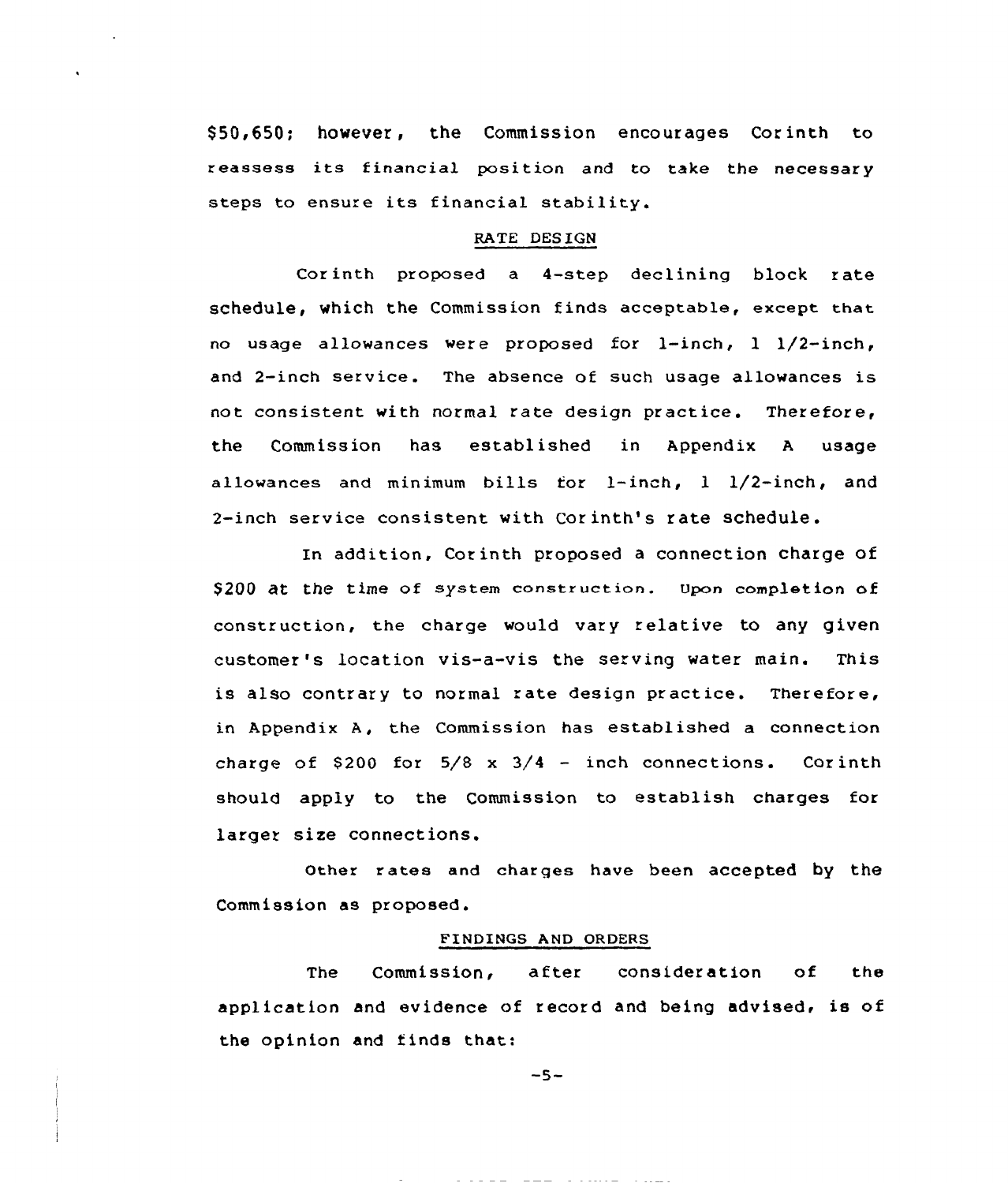1. Public convenience and necessity require that the construction proposed in the application and record be performed and that <sup>a</sup> certificate of public convenience and necessity be granted.

2. The proposed project for the Cor inth water system includes 160 service connections, about 13.7 miles of 8-, 6 and 4-inch water main, a 122,000-gallon water storage tank and miscellaneous appur tenances.

3. The low bids received for the proposed construction totaled \$660,010 which will require about \$882,700 in project funding after allowances are made for fees, contingencies and other indirect costs.

4. Any deviations from the construction herein approved which could adversely affect service to any customer should be subject to the pr ior approval of this Commission.

5. Corinth should obtain approval from the Commission prior to per forming any additional construction not expressly certificated by this Order.

6. Cor inth should file with the Commission duly ver ified documentation which shows the total costs of construction including all capitalized costs (engineer ing, legal, administrative, etc.) within <sup>60</sup> days of the date that constr uction is substantially completed. The construction costs should be classif ied into appropr iate plant accounts in accordance with the Uniform System of Accounts for Water Utilities prescribed by this Commission.

 $-6-$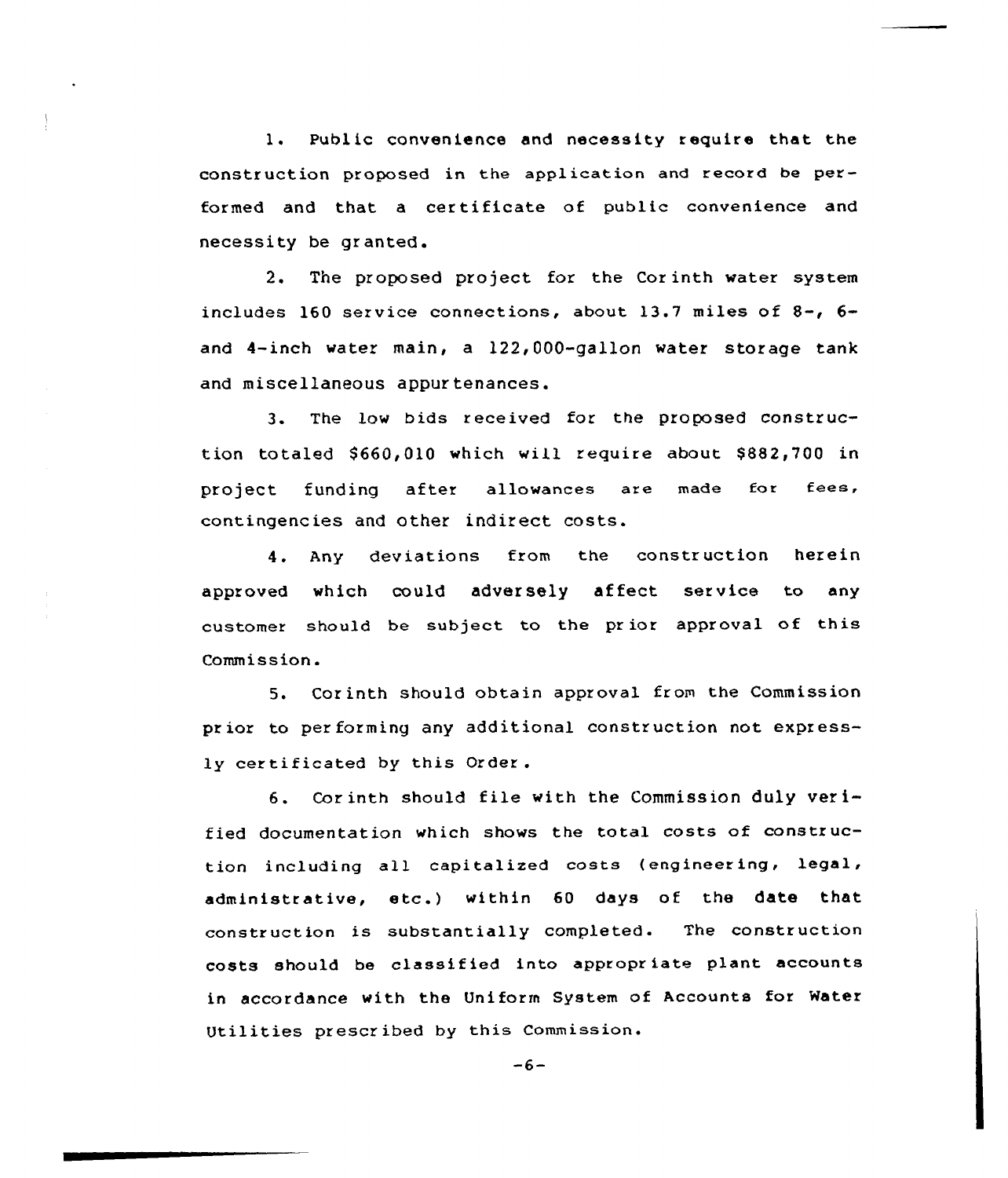7. Corinth's contract with its Engineer should require the provision of full-time resident inspection under the general supervision of a professional engineer with a Kentucky registration in civil or mechanical engineering. The supervision and inspection should insure that the construction work is done in accordance with the COntraCt plans and specifications and in conformance with the best practices of the construction trades involved in the project.

8. Cor inth should require the Engineer to furnish <sup>a</sup> copy of the record plans and a signed statement that the construction has been satisfactor iiy completed in accordance with the contract plans and specifications within 60 days of the date vf substantial completion of this construction.

9. <sup>A</sup> 5/8-inch <sup>x</sup> 3/4-inch meter should be the standard customer service meter for all new customers and should be installed at all points of service unless the customer provides sufficient justification for the installation of a larger meter .

10. Corinth should file with the Commission a copy of all contr actual agr eements for the provision of services or the purchase of services which are subject to the approval of this Commission.

11. The proposed borrowing of \$222,000 is for lawful objects within the corporate purposes of Corinth, is

$$
-7-
$$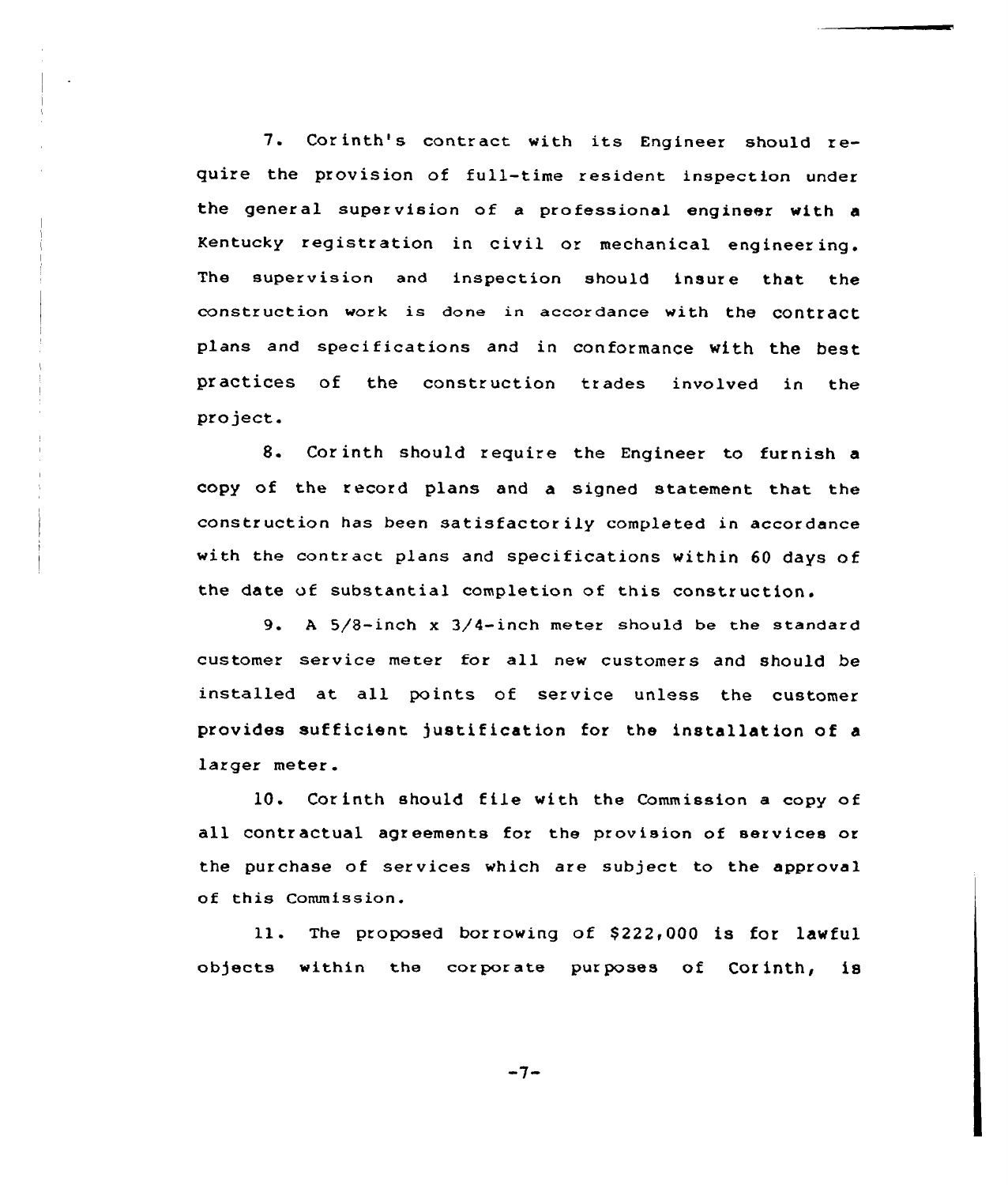necessary and appropriate for and consistent with the proper per formance of services to the public by Corinth, and will not impair its ability to per form these services.

12. The financing secured by Cor inth for this project will be needed to pay for the work herein approved. Corinth's financing plan should, therefore, be approved.

13. Corinth should investigate the feasibility of merging with the Bullock pen Water District. Corinth should file <sup>a</sup> written report on the results of its investigation with the Commission within 90 days of the date of this Order .

14. Cor inth should maintain its accounting system as prescribed by the Uniform System of Accounts for water utilities.

15. The rate structure proposed by Corinth should be approved as proposed, except that minimum bills and usage allowances should be established for  $l$ -inch,  $l$   $l/2$ -inch, and 2-inch service.

IT IS THEREFORE ORDERED that:

1. Corinth be and it hereby is granted a certificate of public convenience and necessity to proceed with the waterworks construction project described by the plans and specifications of record herein approved.

2. Cor inth shall comply with Findings <sup>4</sup> through 10, <sup>12</sup> and 13 as if the same were individually ordered.

$$
-8-
$$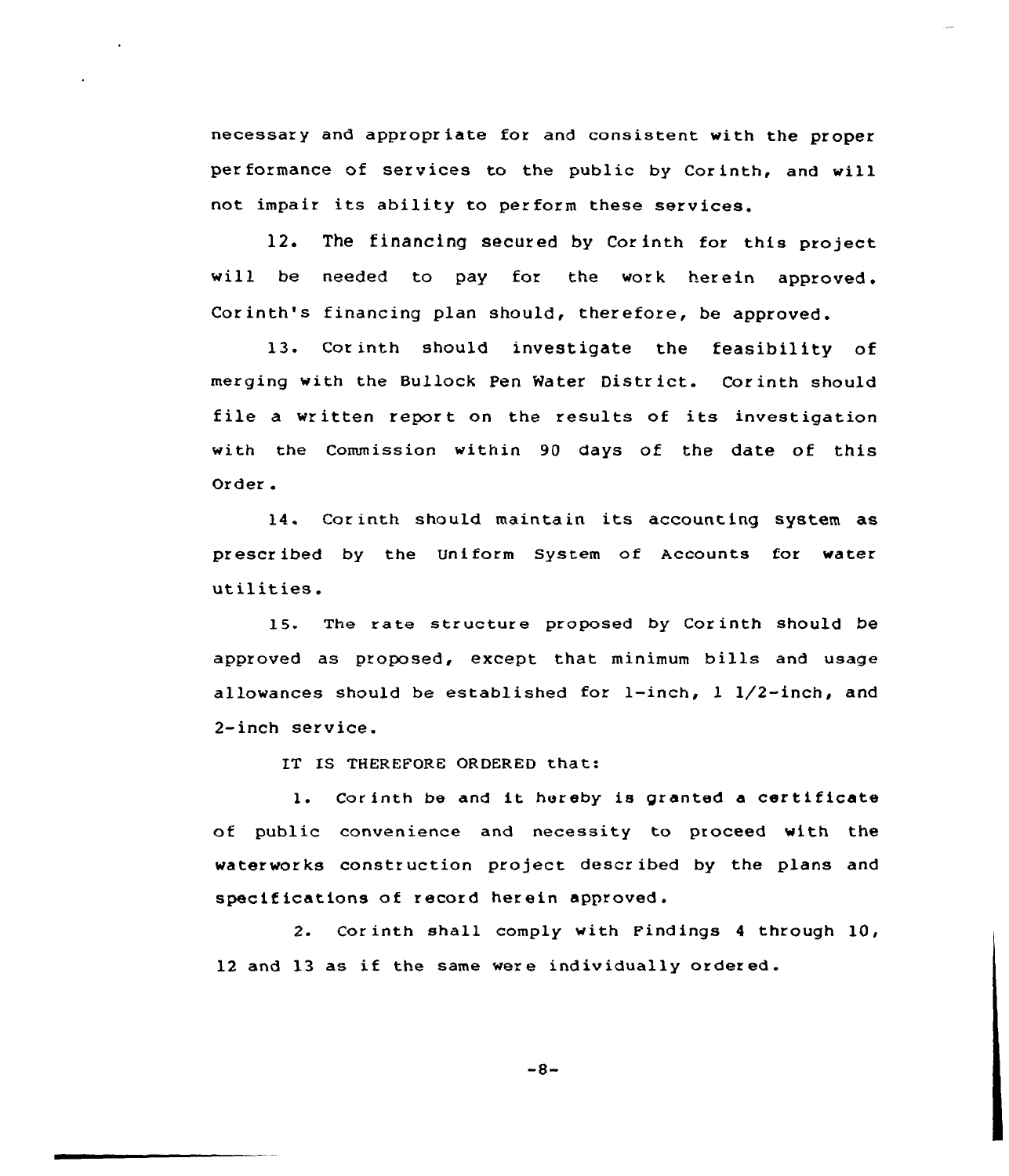3. Corinth shall maintain its accounting system as prescribed by the Uniform System of Accounts for water utilities.

4. The rates and charges in Appendix <sup>A</sup> are the fair, just, and reasonable rates for service rendered effective on and after the date of this Order.

Nothing contained herein shall be deemed a warranty of the Commonwealth of Kentucky, or any agency thereof, of the financing herein authorized.

> Done at Frankfort, Kentucky, this 6th day of February, 1986. PUBLIC SERVICE COMMISSION

 $\&$  D. lot  $\sim$ Chairman Vice Chairman

Wille

ATTEST:

**Secretary** 

الأنادار التراكيل للتراكيل للتراكي